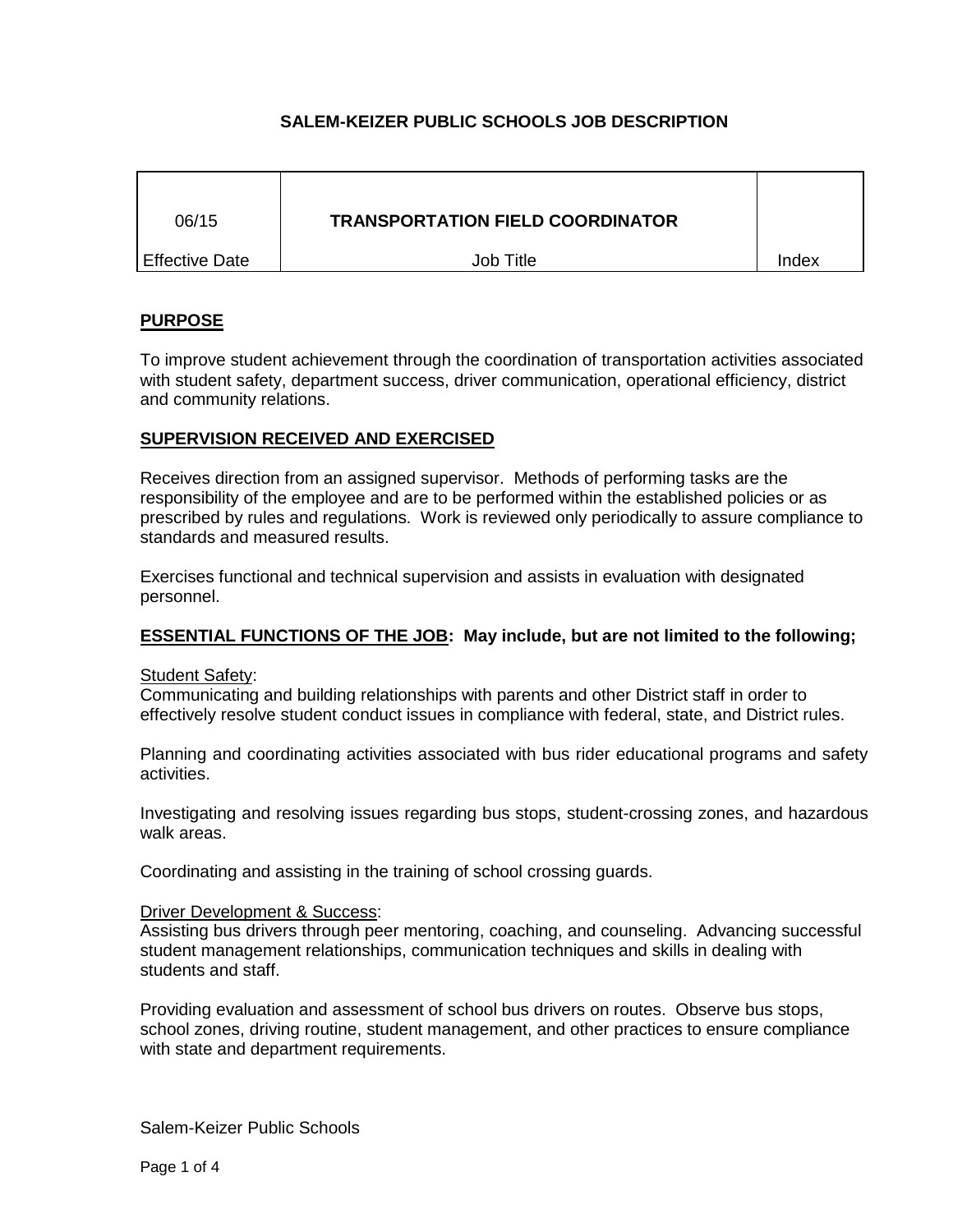Transportation Field Coordinator (continued)

Assisting in the coordination of transportation training programs in compliance with Oregon Department of Education school bus driver certification requirements and department needs. Assists in monitoring certification and driving records to assist drivers with timely compliance.

Assisting operations manager in maintaining cadre of potential school bus drivers, including interviews, reference and background checks, monitoring physical exams and guidance through the process of obtaining a CDL & Oregon School Bus Certificate.

### Operational Efficiency:

Recommending bus routes and scheduling revisions for student demographics, safety, bus capacity, time conflicts and valid requests. Verifying rider eligibility and safe walk zones.

Assisting management in special projects and programs. Researching and developing preliminary analysis and recommendations.

### District & Community Relations:

Attending IEP meetings as a representative of the Transportation Department as needed. Working with occupational and behavioral therapists, district staff, and medical professionals to ensure a safe climate for student transportation related issues.

Establishing and maintaining effective communication and working relationships with District personnel, parents, students, school groups, governmental, business and civic community members.

Participating and representing the District and/or Transportation Department on committees and task forces; provides technical assistance as necessary.

Conducting investigation of vehicular accidents, job injuries, and student injuries. Preparing reports and making recommendations; investigating and responding to complaints to improve safety and assist in driver success. Developing reports for ODE and Risk management.

Preparing correspondence, reports, and necessary supporting documentation as required.

Training crossing guards in accordance with District procedures.

Maintaining regular and consistent attendance and punctuality.

Performing related duties consistent with job description and assignment.

## **MINIMUM QUALIFICATIONS**

#### **Knowledge of:**

Public and human relations and management principles

Oregon laws and district policies applicable to the operation of pupil transportation

CDL compliance and drug and alcohol testing

Safe driving and general safety practices related to motor vehicles

Operating characteristics of a variety of pupil transportation vehicles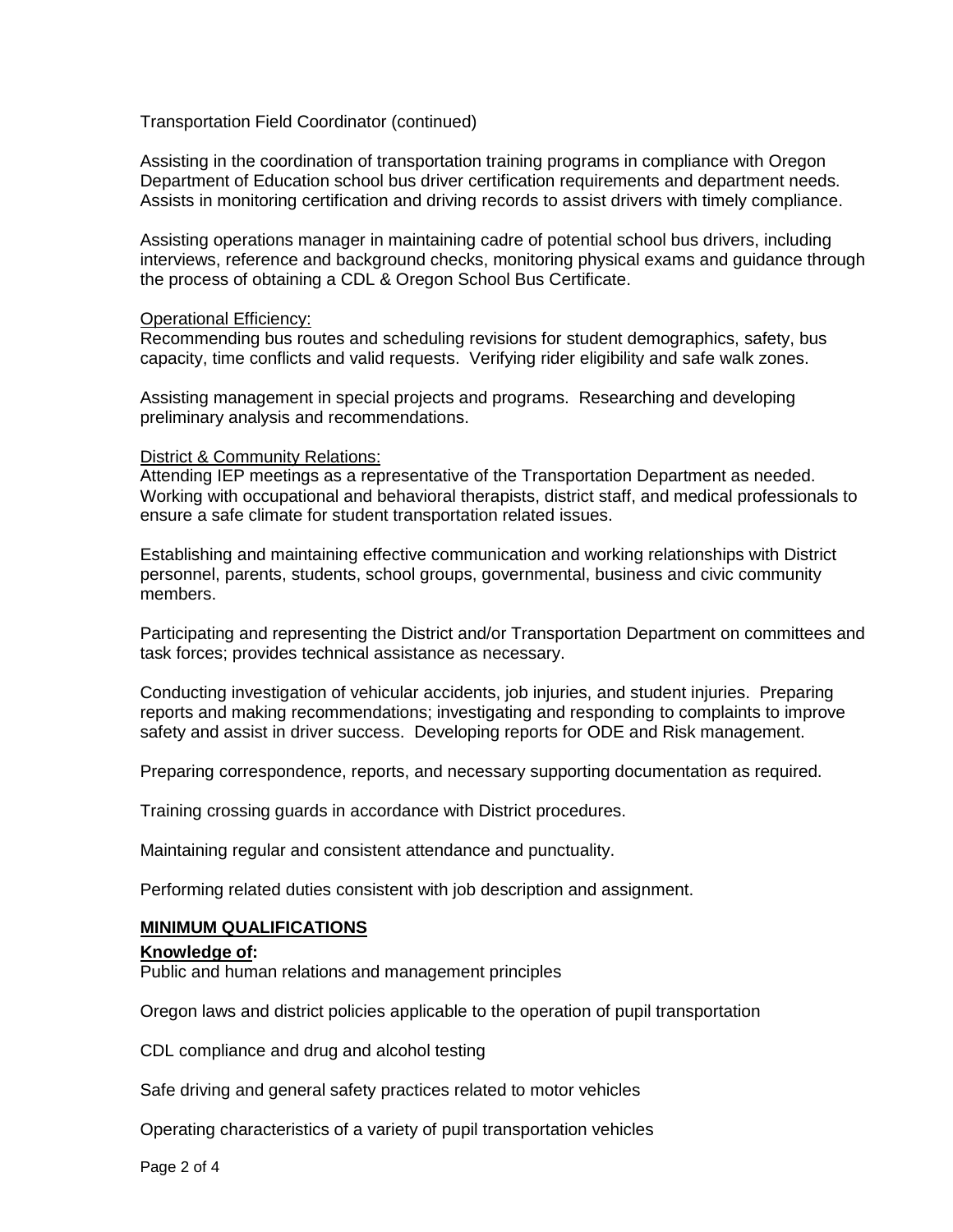Salem-Keizer Public Schools Transportation Field Coordinator (continued)

General office practices, record keeping, oral presentations, and report writing

## **Ability to:**

Build and maintain cooperative relationships with other employees, students, and general public

Communicate clearly and concisely in English, both orally and in writing

Multi-task with the ability to adapt quickly to changing situations

Plan, organize, and schedule personal and team work effectively

Screen and recommend team members for transportation positions

Problem solve and mediate conflict

Conduct individual and group interviewing sessions

Model and execute proper safe driving skills in large and small capacity vehicles

Learn geographies and demographics as related to Salem-Keizer Public Schools

Apply various mathematical functions to prepare statistical information, driver time sheets, student load formulas, mileage calculations, and to determine geometric causes and effect for vehicle collisions, etc.

Operate a computer and software programs

Maintain a flexible work schedule. May be required to be on-call for emergency situations

## **Experience and Training**

Any combination of experience and training that would provide the required knowledge and abilities is appropriate. A representative way to obtain the required knowledge and abilities would be:

## **Experience:**

Four years of increasingly responsible experience in pupil transportation industry. One year in a lead role, preferred. Associate's degree or greater and/or associated management or lead experiences in business and industry may be substituted year for year. One year in the pupil transportation industry required.

## **Training:**

Associate's degree or equivalent training in public or business administration, human resources, management, or related fields. Four years in pupil transportation and one year in lead role may be substituted.